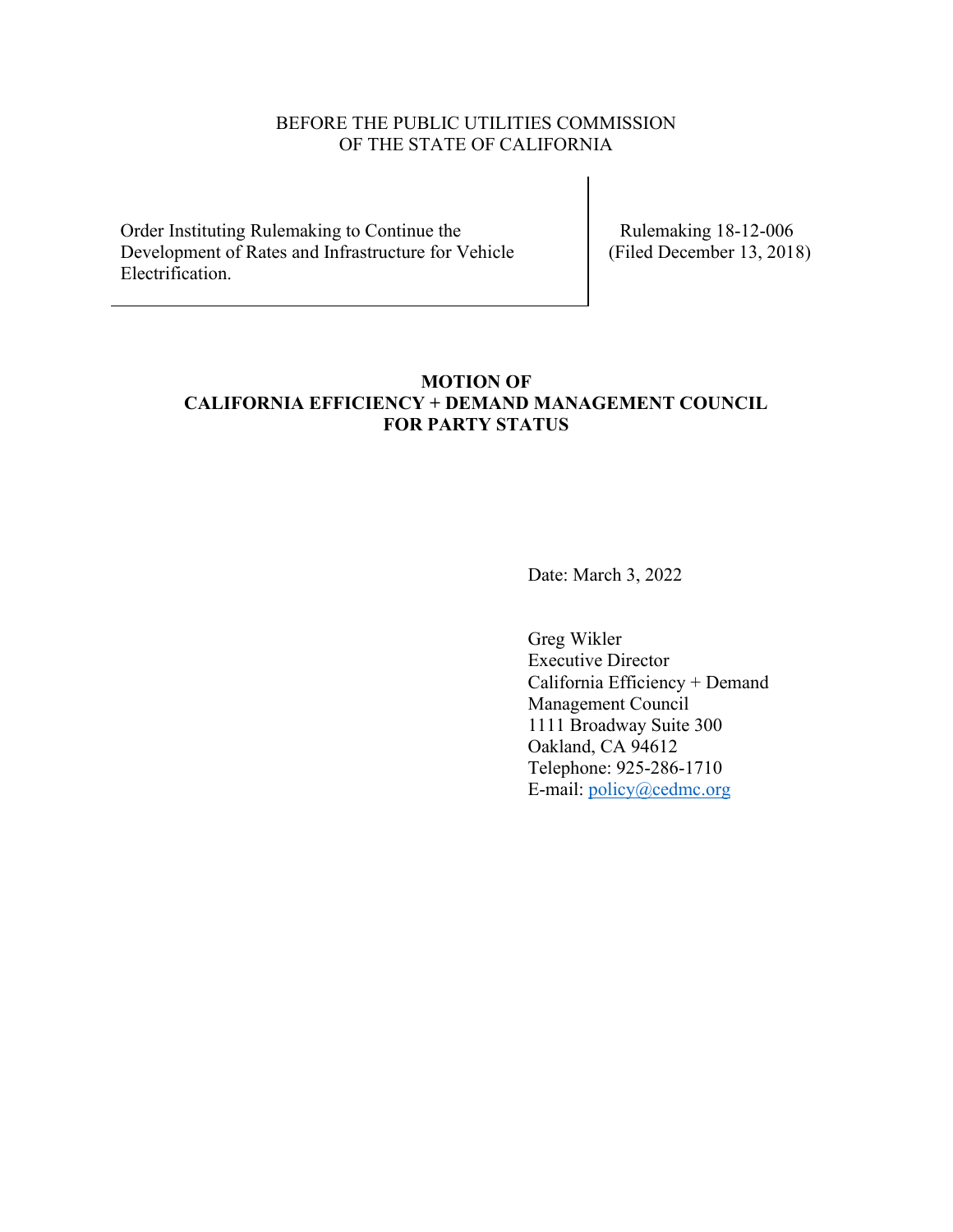#### BEFORE THE PUBLIC UTILITIES COMMISSION OF THE STATE OF CALIFORNIA

Order Instituting Rulemaking to Continue the Development of Rates and Infrastructure for Vehicle Electrification.

 Rulemaking 18-12-006 (Filed December 13, 2018)

# **MOTION OF CALIFORNIA EFFICIENCY + DEMAND MANAGEMENT COUNCIL FOR PARTY STATUS**

The California Efficiency + Demand Management Council ("The Council")<sup>1</sup> respectfully moves for party status in Rulemaking (R.) 18-12-006 (Transportation Electrification Framework ("TEF")). This Motion is timely filed and served pursuant to the California Public Utility Commission's ("Commission's" or "CPUC's") Rules of Practice and Procedure, Rule 1.4(a)(4) and (b).

## **I. DESCRIPTION OF THE COUNCIL (RULE 1.4(b)(1))**

The Council is a statewide trade association of non-utility businesses that provide energy efficiency, demand response, and data analytics services and products in California.<sup>2</sup> Our member companies employ many thousands of Californians throughout the state. They include energy efficiency ("EE"), demand response ("DR"), and distributed energy resources ("DER") service providers, implementation and evaluation experts, energy service companies, engineering and architecture firms, contractors, financing experts, workforce training entities, and energy efficient product manufacturers. The Council's mission is to support appropriate EE and DR policies, programs, and technologies to create sustainable jobs, long-term economic growth, stable and reasonably priced energy infrastructures, and environmental improvement.

The Council regularly participates before the Commission to support appropriate EE, DR, and DER policies, programs and technologies to create sustainable jobs, long-term economic growth, stable and reasonably priced energy infrastructures, and environmental improvement.

 $1$  The views expressed by the California Efficiency + Demand Management Council are not necessarily those of its individual members.

 $<sup>2</sup>$  Additional information about the Council, including the organization's current membership, Board of</sup> Directors, antitrust guidelines and code of ethics for its members, can be found at [http://www.cedmc.org.](about:blank) The views expressed by the Council are not necessarily those of its individual members.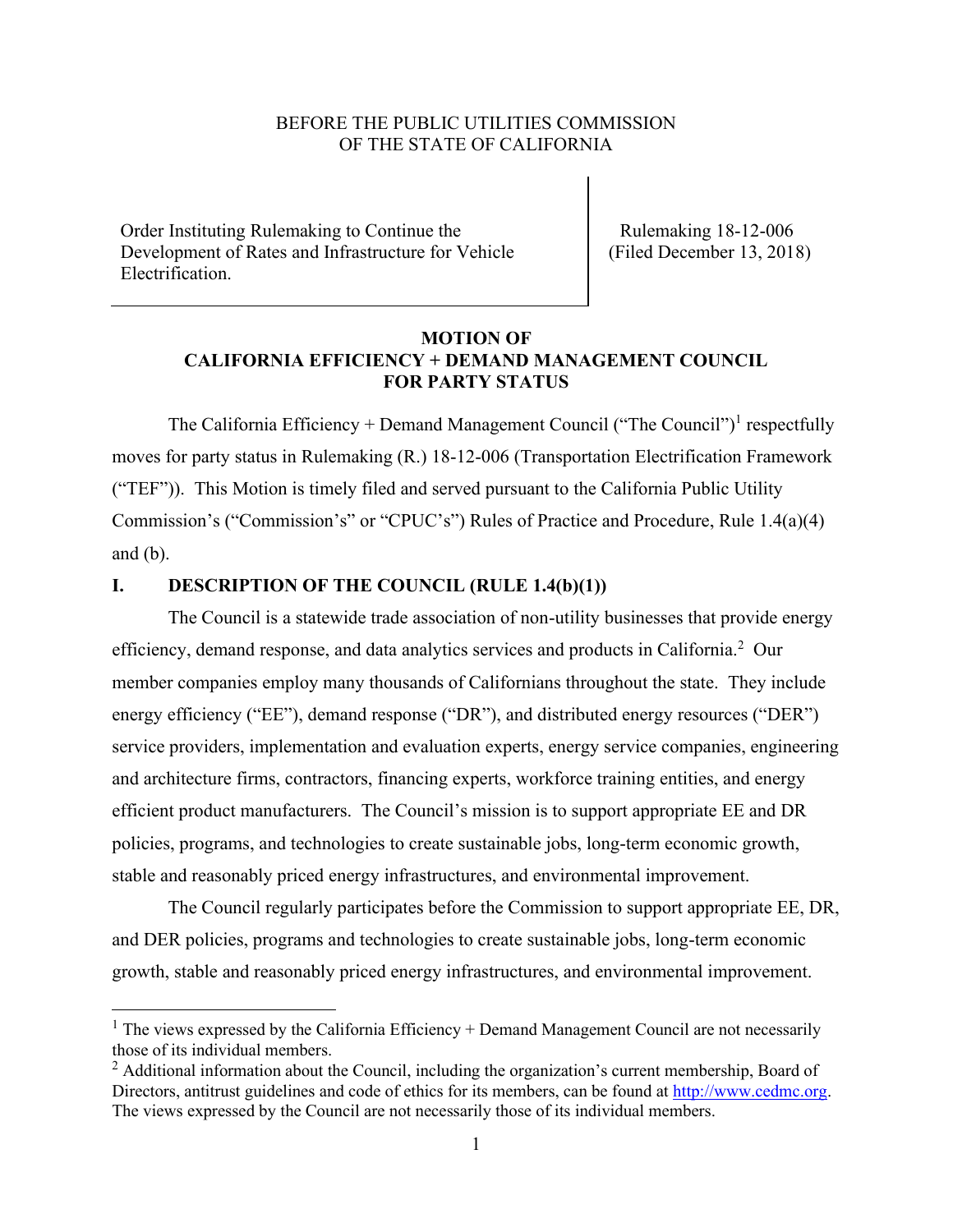The Council is a party to numerous Commission proceedings, including, but not limited to the Emergency Reliability (R.20-11-003), Resource Adequacy (RA) rulemakings (R.19-11-009 and R.21-10-002), DR proceedings (R.13-09-011 and A.17-01-012 et al.), EE proceedings (R.13-11- 005 and A.17-01-013, et al.), Integrated Distributed Energy Resources (IDER) rulemaking (R.14-10-003), Distribution Resources Plans proceeding (R.14-08-013, et al.) and the Integrated Resource Plan (IRP) rulemakings (R.16-02-007 and R.20-05-003).

#### **II. THE COUNCIL'S INTEREST IN THIS PROCEEDING (Rule 1.4(b)(2))**

As the Commission considers various pathways for implementing transportation electrification policies, the Council is interested in offering the expertise, insights, and perspectives of its members on how to transform current siloed program approaches into statewide, third-party administration initiatives. Further, the Council wants to ensure that any market opportunities for transportation electrification include space for innovative yet marketfeasible electric vehicle infrastructure deployment initiatives.

#### **III. REQUESTED RELIEF**

For the reasons stated above, the Council moves the Commission to grant the Council party status in R.18-12-006 ("TEF") for the purpose of actively participating in this proceeding. The Council further asks that the service list include as a party, and all communications be made to, the following representative for the Council:

Greg Wikler Executive Director California Efficiency + Demand Management Council 1111 Broadway Suite 300 Oakland, CA 94612 Telephone: 925-286-1710 E-mail: [policy@cedmc.org](mailto:policy@cedmc.org) 

# **IV. CONCLUSION**

The Council's participation in this proceeding will not prejudice any party and will not delay the schedule or broaden the scope of the issues in this proceeding. For the reasons stated above, the Council respectfully requests that the Commission grant this Motion for Party Status.